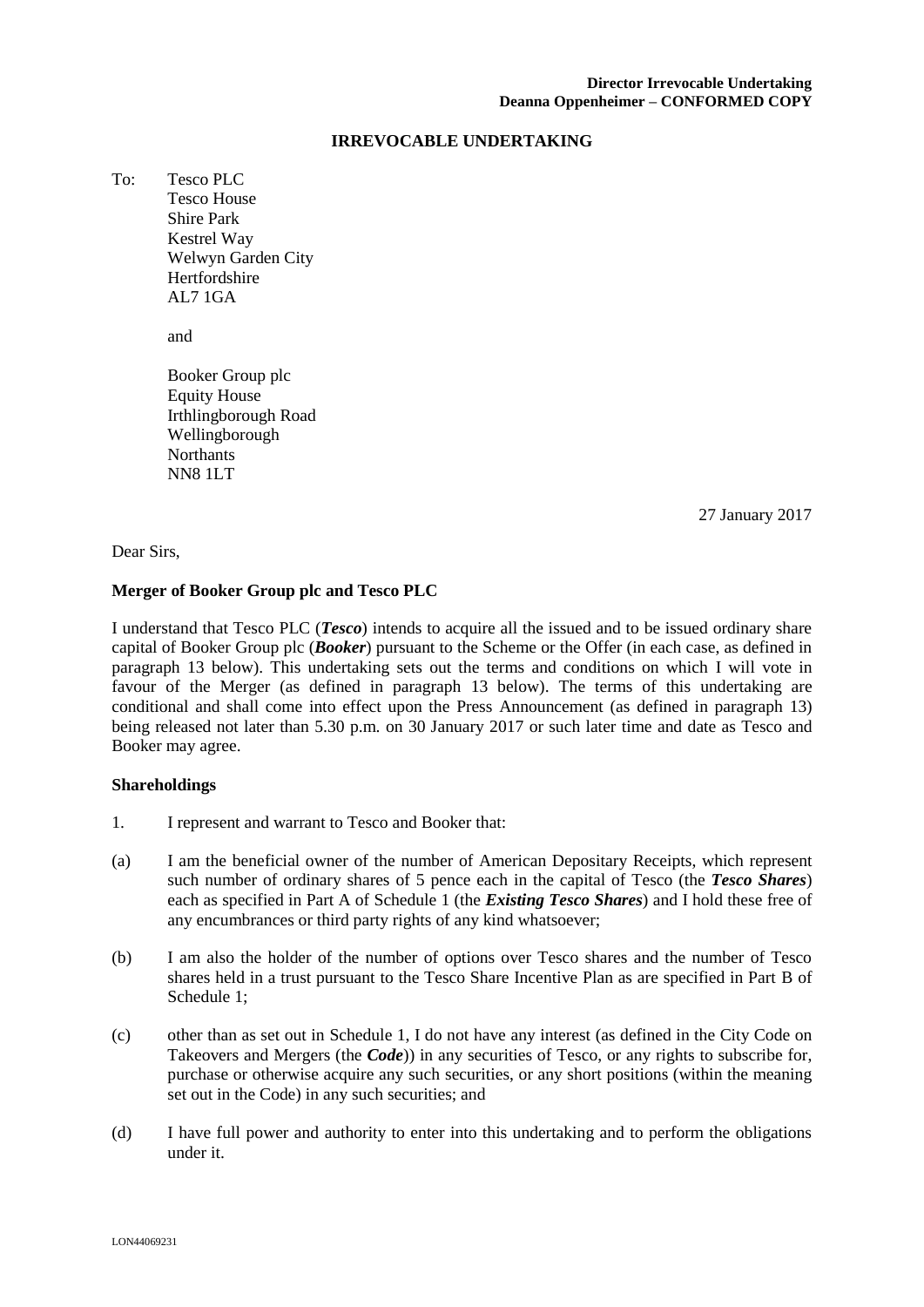2. I hereby undertake if, and only to the extent that, I (i) convert any of my holding of Existing Tesco Shares or (if applicable) any Further Tesco Shares (as defined in paragraph 3(a) below) from the form of American Depositary Receipts into registered or beneficial holdings in my name of ordinary shares of 5 pence each in the capital of Tesco, or (ii) become the registered or beneficial holder of any Further Tesco Shares (for the avoidance of doubt, not in the form of American Depositary Receipts) before this undertaking lapses in accordance with paragraph 15, I shall comply with the obligations set out in paragraphs  $3(b)$  and  $3(c)$ ,  $3(d)$  (to the extent relevant to paragraphs  $3(b)$ ) and  $3(c)$ ), 5 (to the extent relevant to paragraphs  $3(b)$  to  $3(d)$ ), 7 and 8 in respect of any such ordinary shareholding from the relevant date of conversion and, for the avoidance of doubt, those paragraphs shall be of no effect until such time.

## **Dealings and undertakings**

3. I undertake that before this undertaking lapses in accordance with paragraph 15 below, I shall not without Booker's prior written consent:

- (a) (other than pursuant to the Merger and subject to paragraph 6) sell, transfer, charge, encumber, grant any option or lien over or otherwise dispose of any interest in any Existing Tesco Shares or any other shares in Tesco issued or unconditionally allotted to, or otherwise acquired by, me before then (*Further Tesco Shares*, provided that any Tesco Shares that I may acquire: (i) on exercise of options granted under the Tesco Savings Related Share Option Scheme (the *SAYE*); and (ii) pursuant to the Tesco Share Incentive Plan (the *Share Incentive Plan*) shall not be Further Tesco Shares);
- (b) subject to paragraph 2, in my capacity as a shareholder of Tesco, cast the votes attaching to any Existing Tesco Shares or Further Tesco Shares in favour of any resolution to approve an acquisition or any other transaction or corporate action which is proposed in competition with or which would otherwise be reasonably expected to frustrate, impede or delay the Merger (as defined in paragraph 13);
- (c) subject to paragraph 2, in my capacity as a shareholder of Tesco, convene, requisition or join in the requisition of any general or class meeting of Tesco shareholders for the purpose of considering any resolution referred to in paragraph 3(b); or
- (d) subject to paragraph 2, (other than pursuant to the Merger) enter into any agreement or arrangement, incur any obligation or give any indication of intent:
	- (i) to do any of the acts referred to in paragraphs  $3(a)$  to  $3(c)$ ; or
	- (ii) which, in relation to the Existing Tesco Shares or any Further Tesco Shares, would or might restrict or impede the implementation of the Merger or my ability to comply with this undertaking,

and for the avoidance of doubt, references in this paragraph 3(d) to any agreement, arrangement, obligation or indication of intent includes any agreement, arrangement, obligation or indication of intent whether or not legally binding or subject to any condition or which is to take effect if the Scheme or the Offer (as the case may be) lapses or is withdrawn, or if this undertaking ceases to be binding or following any other event.

- 4. I further undertake not to, until the earlier of:
- (a) this undertaking lapsing in accordance with paragraph 15 below; or
- (b) either the Scheme being approved by the Court or the Offer becoming unconditional as to acceptances,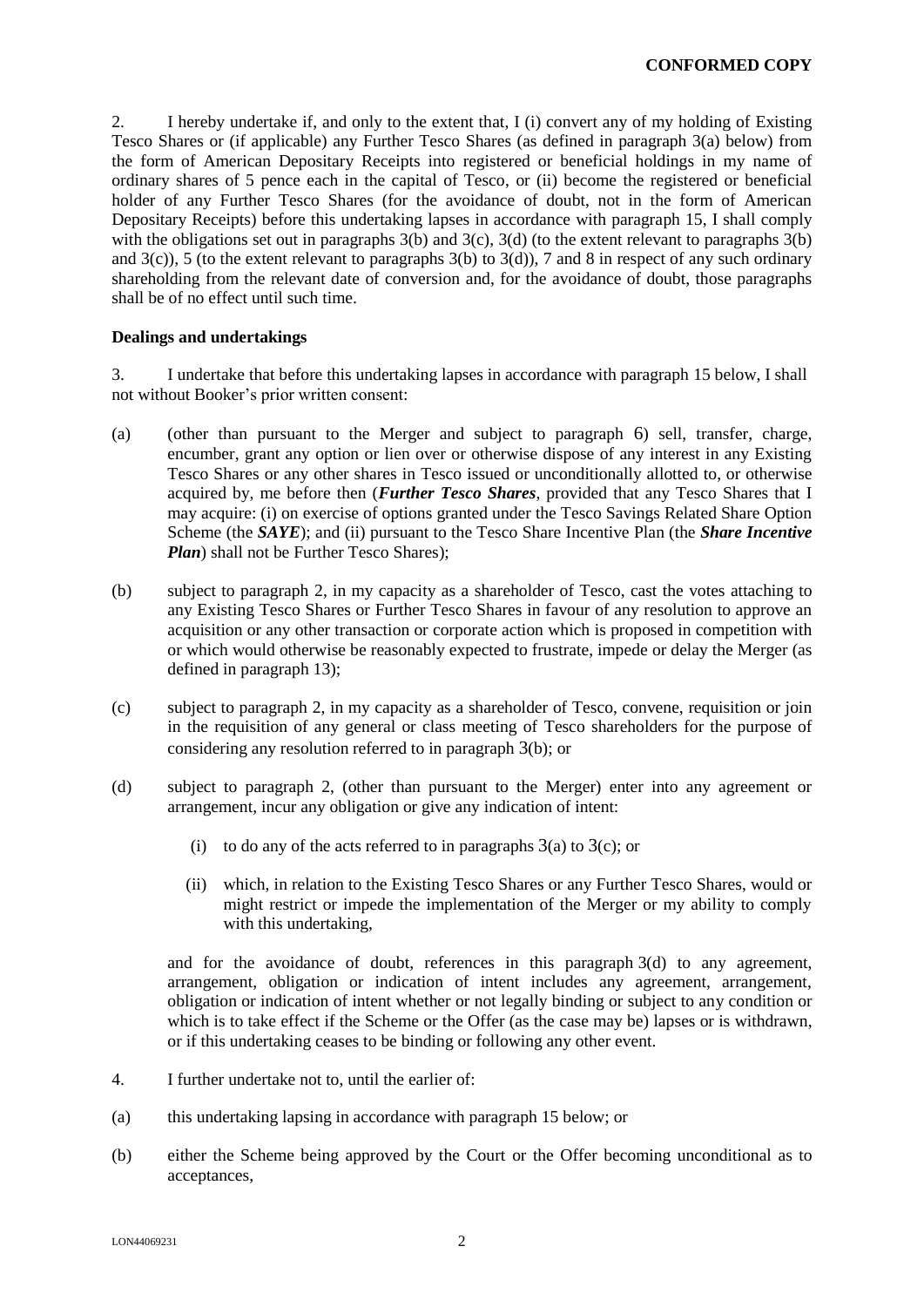except with the prior written consent of Booker (not to be unreasonably withheld), acquire any interests (as defined in the Code) or otherwise deal or undertake any dealing (as defined in the Code) in any relevant securities (as defined in the Code) of Booker or Tesco (other than: (i) any Tesco Shares acquired by or issued to me on vesting of awards or exercise of options under any of Tesco's employee share plans; (ii) any award or option over Tesco Shares granted to me under any of Tesco's employee share plans after the date of this undertaking; or (iii) as permitted under paragraph 6).

5. Subject to paragraph 2, I undertake to cause the registered holder of any Existing Tesco Shares and/ or (if applicable) Further Tesco Shares of which I am the beneficial owner to comply with the undertakings in paragraphs 3 and 4 above in respect of those Existing Tesco Shares and/ or (if applicable) Further Tesco Shares.

- 6. Notwithstanding any other provisions of this undertaking, I shall be permitted to:
- (a) sell, transfer or otherwise dispose of any Tesco Shares acquired by me on exercise of options granted under Tesco's employee share plans for the purposes of satisfying tax liabilities on such exercise of options; and
- (b) transfer the entire legal and beneficial interest, in some or all of the Existing Tesco Shares or any Further Tesco Shares, (in one or more transactions) to one or more of my family members (as defined in section 253 of the Companies Act 2006) provided that:
	- (i) such a transfer is undertaken as part of my bona fide tax planning;
	- (ii) I notify Booker that I intend to make such transfer at least three Business Days prior to effecting the transfer; and
	- (iii) with effect from the time of such transfer, I will procure compliance by the transferee of the obligations contained in this undertaking in respect of such transferred Tesco Shares as if the transferee had given this undertaking in respect of such transferred Tesco Shares,

and, in the event of any sale, disposal or transfer, all references to Existing Tesco Shares and Further Tesco Shares (as applicable) in this undertaking shall be deemed to be amended accordingly.

## **Approval of Merger**

- 7. I irrevocably undertake that, subject to paragraph 2:
- (a) I shall exercise all voting rights attaching to the Existing Tesco Shares and any Further Tesco Shares to vote in favour of all resolutions to approve and/ or give effect to the Merger, and any related matters, proposed at any general meeting of Tesco to be convened and held in connection with the Merger (the *Tesco General Meeting***)**, or at any adjournment of any such meeting, either (A) in person or (B) by executing and lodging a form of proxy or by giving instruction to a proxy via the CREST system as soon as possible and in any event: (i) not later than 3.00 p.m. on the tenth day after Tesco sends the circular (and, if different, any other document) convening the Tesco General Meeting; or (ii) within three Business Days of becoming the registered holder of Tesco Shares or Further Tesco Shares, if later);
- (b) I shall not revoke or amend the terms of any proxy or instruction submitted to Tesco in accordance with paragraph  $7(a)$ , or submit any new form of proxy or other proxy voting instructions, either in writing or by attendance at any Tesco General Meeting (including any adjournment thereof); and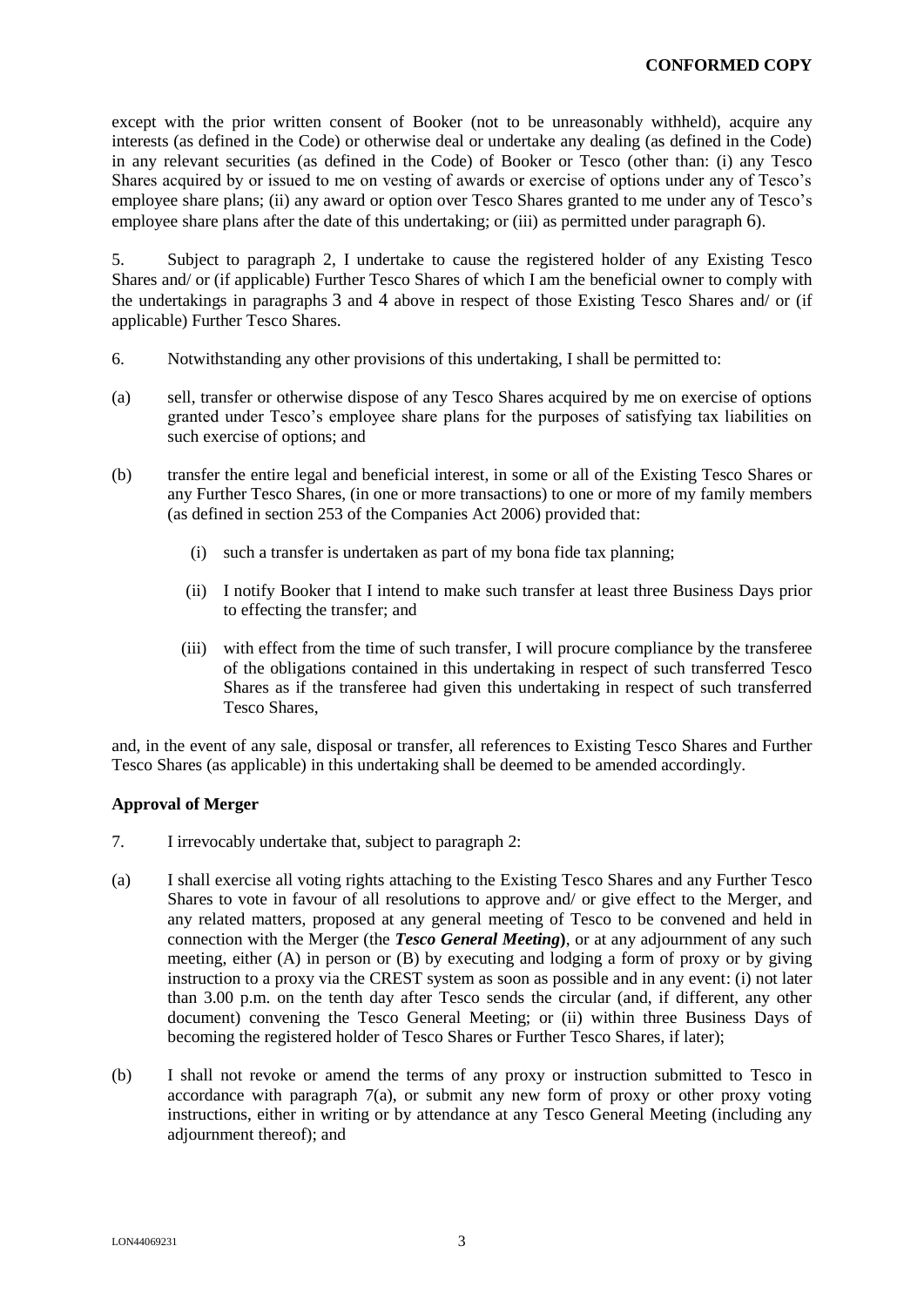(c) I shall cause the registered holder of any Existing Tesco Shares and/ or (if applicable) Further Tesco Shares of which I am the beneficial owner to comply with the undertakings in paragraphs 7(a) and 7(b) in respect of those Existing Tesco Shares and/ or (if applicable) Further Tesco Shares.

#### **Voting Rights**

8. Until the time this undertaking lapses in accordance with paragraph 15, in my capacity as shareholder and subject to paragraph 2:

- (a) I shall exercise the voting rights attached to the Existing Tesco Shares and any Further Tesco Shares on a Relevant Resolution (as defined in paragraph 9) only in accordance with Booker's directions;
- (b) I shall exercise the rights attaching to the Existing Tesco Shares and any Further Tesco Shares to requisition or join in requisitioning any general or class meeting of Tesco pursuant to section 303 Companies Act 2006 for the purposes of considering a Relevant Resolution and to require Tesco to give notice of such a resolution pursuant to section 338 Companies Act 2006 only in accordance with Booker's directions;
- (c) for the purpose of voting on a Relevant Resolution, I shall vote, in respect of Existing Tesco Shares and any Further Tesco Shares in accordance with Booker's directions either in person or by executing and lodging a form of proxy or by giving instruction to a proxy via the CREST system (and I shall not revoke or amend the terms of any proxy or instruction so submitted, or submit any new form of proxy or other proxy voting instructions, either in writing or by attendance at such general meeting (including any adjournment thereof) or otherwise); and
- (d) I shall cause the registered holder of any Existing Tesco Shares and/ or (if applicable) any Further Tesco Shares of which I am the beneficial owner to comply with paragraphs 8(a) to 8(c) in respect of those Existing Tesco Shares and/ or (if applicable) Further Tesco Shares.

#### 9. A *Relevant Resolution* means:

- (a) a resolution (whether or not amended) proposed at a general meeting of Tesco, or at an adjourned meeting, the passing of which is required to implement the Merger or which, if passed, might result in any condition of the Merger not being fulfilled or which would reasonably be expected to frustrate, impede or delay the Merger in any way (including, for the avoidance of doubt, any resolution to approve any transaction in relation to Tesco which is proposed in competition with or which would reasonably be expected to frustrate, impede or delay the Merger);
- (b) a resolution to adjourn a general meeting of Tesco whose business includes the consideration of a resolution falling within paragraph 9(a); and
- (c) a resolution to amend a resolution falling within paragraph  $9(a)$  or paragraph  $9(b)$ .

#### **Documentation**

- 10. I consent to:
- (a) this undertaking being disclosed to the Panel;
- (b) the inclusion of references to me and any Existing Tesco Shares and/ or (if applicable) Further Tesco Shares of which I am the beneficial owner, and particulars of this undertaking, my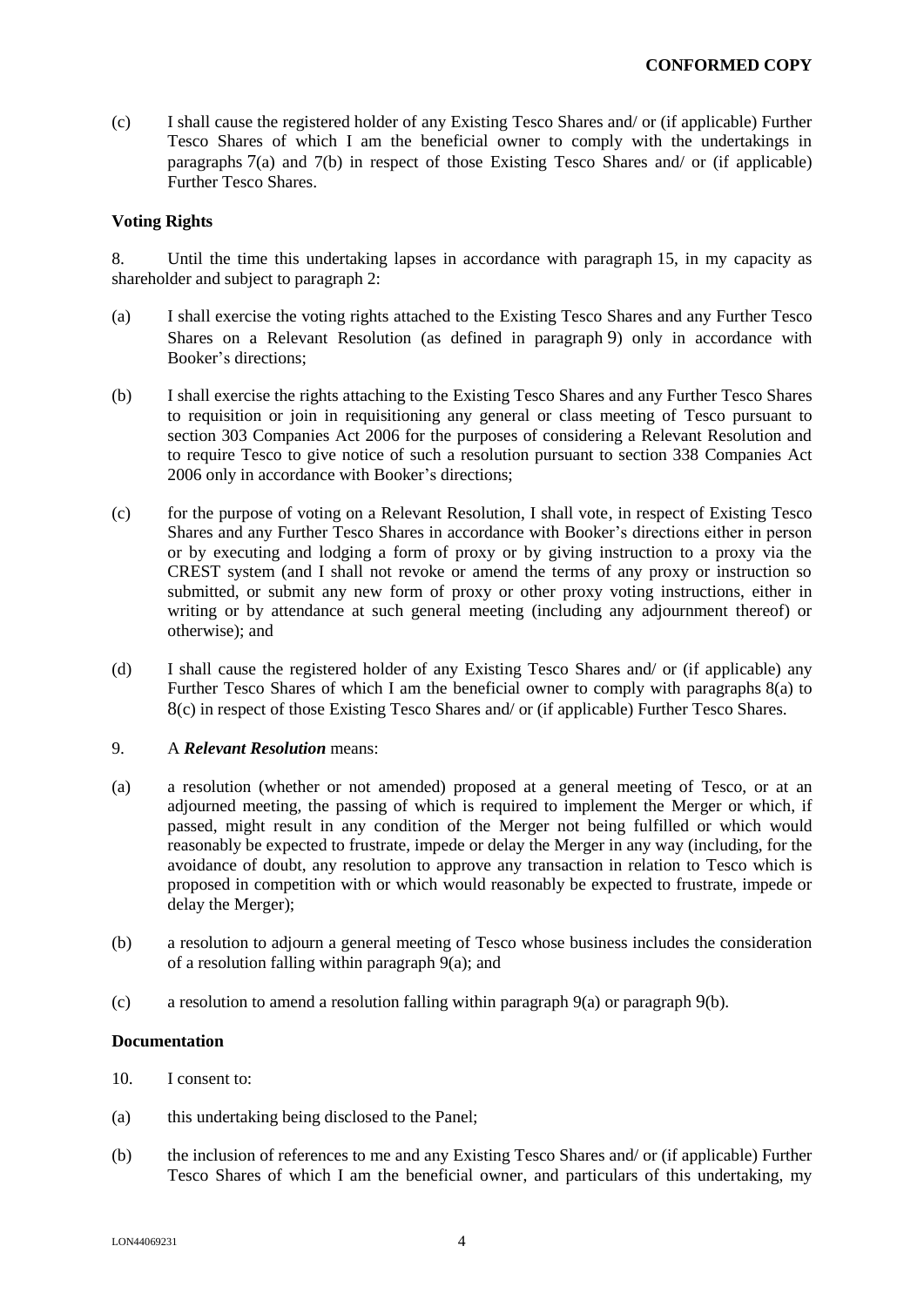holdings of, interests in, rights to subscribe for and short positions in relevant securities of Tesco being included in the Press Announcement and any offer document or scheme document published in connection with the Merger, and any other announcement made, or document issued, by or on behalf of Tesco in connection with the Merger; and

(c) this undertaking being available for inspection as required by Rule 26.2 of the Code or the Listing Rules of the Financial Conduct Authority including, without limitation, being made publicly available on the websites of Tesco and Booker.

### **Secrecy**

11. I shall keep secret the possibility, terms and conditions of the Merger and the existence and terms of this undertaking until the Press Announcement is released, provided that I may disclose the same to Tesco and its advisers in which case I shall procure that they observe secrecy in the same terms. The obligations in this paragraph shall survive termination of this undertaking.

12. I understand that the information you have given to me in relation to the Merger must be kept confidential until the Press Announcement is released or the information has otherwise become generally available. To the extent any of the information is inside information for the purposes of the Criminal Justice Act 1993 or the Market Abuse Regulation (EU) No 596/2014, I will comply with the applicable restrictions in those enactments on dealing in securities and disclosing inside information.

#### **Interpretation**

- 13. In this undertaking:
- (a) references to *Business Days* means a day, other than a Saturday, Sunday or public holiday when banks are open for business in London;
- (b) references to the *Merger* means the proposed acquisition by Tesco of ordinary shares of one penny each in the capital of Booker, whether pursuant to the Scheme or the Offer;
- (c) references to the *Offer* means any offer to be made by or on behalf of Tesco to acquire all of the issued and to be issued ordinary share capital of Booker other than that already owned by Tesco and its associates (as defined in section 988 Companies Act 2006), and a reference to the *Offer* also includes any new, increased, renewed or revised offer made by Tesco to acquire shares in Booker provided that the value, in the reasonable opinion of J.P. Morgan Cazenove, of the consideration to be paid for each ordinary share of one penny in the capital of Booker does not represent a reduction in the value of the original proposal as set out in the Press Announcement;
- (d) references to *Press Announcement* mean the announcement announcing the Merger to be issued by Tesco pursuant to Rule 2.7 of the Code; and
- (e) references to the *Scheme* means any scheme of arrangement of Booker under section 895 Companies Act 2006 (including any new, increased, renewed or revised scheme of arrangement) for the acquisition by Tesco of all of the issued and to be issued ordinary share capital of Booker other than that already owned by Tesco, and a reference to the *Scheme* also includes any new, increased, renewed or revised scheme of arrangement made by Tesco to acquire shares in Booker provided that the value, in the reasonable opinion of J.P. Morgan Cazenove, of the consideration to be paid for each ordinary share of one penny in the capital of Booker does not represent a reduction in the value of the original proposal as set out in the Press Announcement.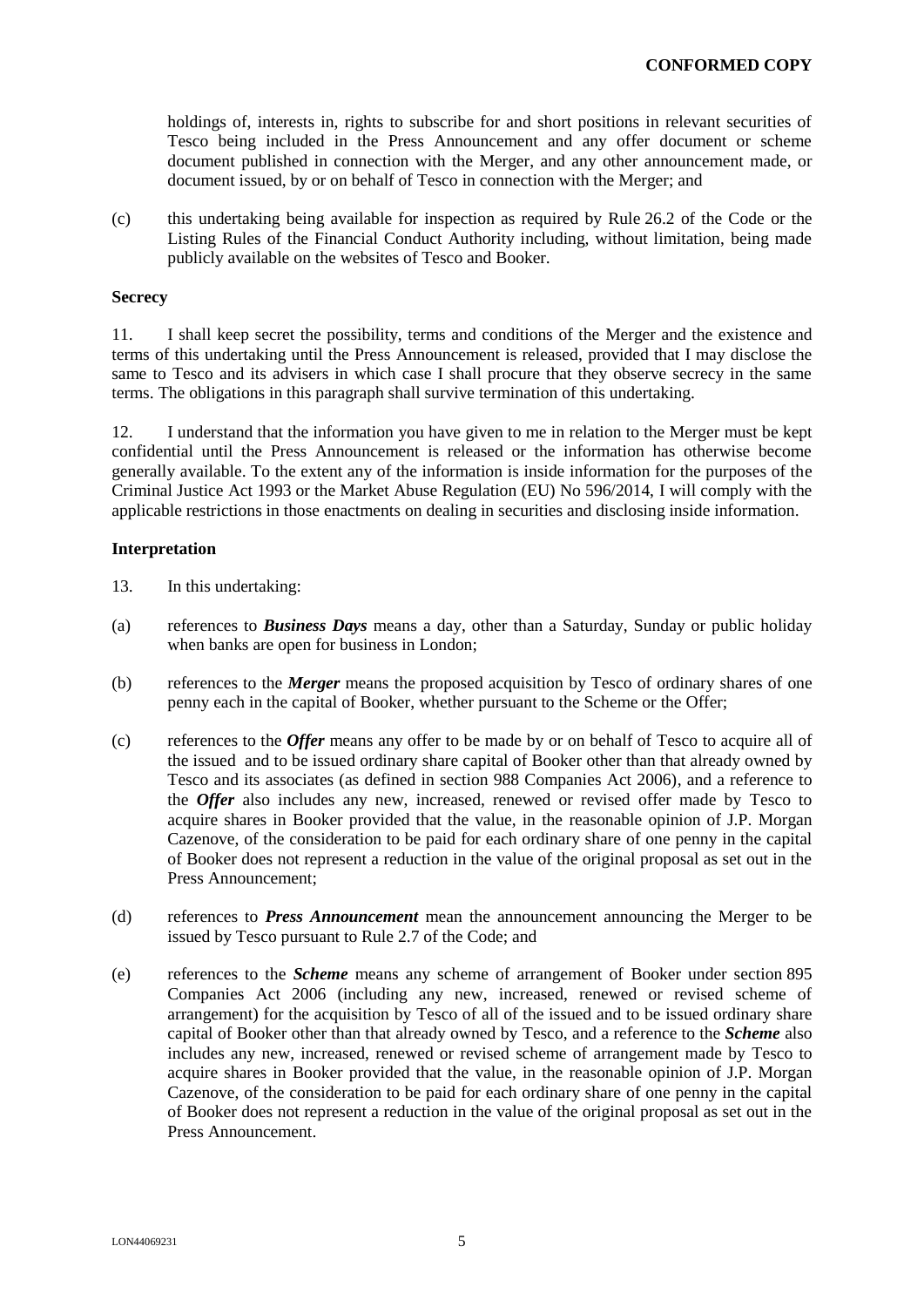## **Time of the Essence**

14. Any time, date or period mentioned in this undertaking may be extended by mutual agreement but as regards any time, date or period originally fixed or as extended, time shall be of the essence.

#### **Lapse of undertaking**

- 15. This undertaking shall lapse if:
- (a) Booker announces that it does not intend to proceed with the Merger and no new, revised or replacement Scheme or Offer is announced in accordance with Rule 2.7 of the Code at the same time;
- (b) the Scheme or Offer lapses or is withdrawn and no new, revised or replacement Scheme or Offer has been announced, in accordance with Rule 2.7 of the Code, in its place or is announced, in accordance with Rule 2.7 of the Code, at the same time;
- (c) the formal document to be dispatched to the shareholders of Booker setting out the terms and conditions of the Scheme (the *Scheme Document*) and convening any general meeting (the *Booker General Meeting*) and Court convened meeting (the *Booker Court Meeting*) of Booker shareholders to be convened for the purpose of considering, and if thought fit, approving, such shareholder resolutions of Tesco as are necessary to approve the Merger (the *Booker Resolutions*), does not include a unanimous and unconditional recommendation made by the board of directors of Booker to shareholders of Booker to approve the Booker Resolutions (the *Booker Board Recommendation*), or Booker makes an announcement prior to the publication of such document(s) that: (i) the board of directors of Booker no longer intends to make such recommendation or intends adversely to modify or qualify such recommendation; or (ii) it will not convene the necessary Booker General Meeting and/ or Court Meeting;
- (d) the board of directors of Booker withdraws, adversely modifies or adversely qualifies the Booker Board Recommendation or fails to publicly reaffirm or re-issue such unanimous and unqualified recommendation before the earlier of  $(A)$  5.30 p.m. on the fifth Business Day following Tesco's reasonable request to do so; or (B) the time of the start of the Tesco General Meeting (it being understood that the issue of any holding statement(s) issued to shareholders of Booker following a change of circumstances (so long as any such holding statement contains an express statement that such recommendation is not withdrawn or adversely modified and does not contain a statement that the Booker Directors intend to withdraw or adversely modify such recommendation) shall not constitute a withdrawal or adverse modification of such recommendation for purposes of this paragraph); or
- (e) the Scheme or Offer has not become effective by the Longstop Date (as defined in the Press Announcement) (or such later time and date as agreed between Tesco and Booker, with the approval of the Court and/ or the Panel, if required).

If this undertaking lapses, I shall have no claim against Tesco or Booker and neither Tesco nor Booker shall have any claim against me, other than in respect of any prior breach of any of the terms of this undertaking.

## **Confirmation**

- 16. I confirm that in signing this undertaking I:
- (a) am not a client or customer of Greenhill & Co International LLP (*Greenhill*) or Barclays Bank PLC (*Barclays*) for the purposes of the Conduct of Business Sourcebook of the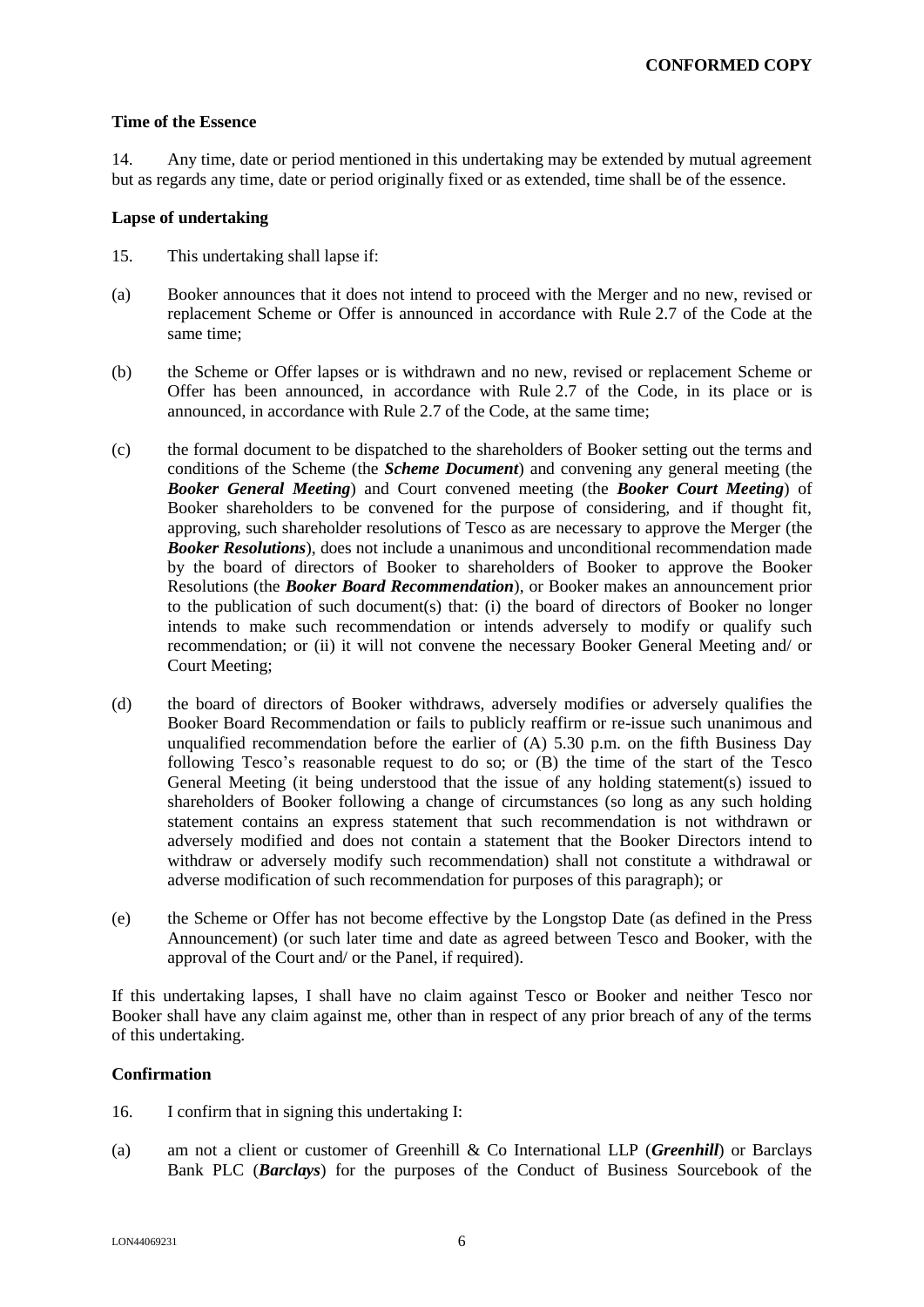Financial Conduct Authority and that Greenhill and Barclays are acting for Tesco in connection with the Merger and no-one else and are not responsible to anyone other than Tesco for providing the protections afforded to customers of Greenhill or Barclays nor for providing advice in relation to the Merger;

- (b) am not a client or customer of J.P. Morgan Limited (*J.P. Morgan Cazenove*) for the purposes of the Conduct of Business Sourcebook of the Financial Conduct Authority and that J.P. Morgan Cazenove is acting for Booker in connection with the Merger and no-one else and is not responsible to anyone other than Booker for providing the protections afforded to customers of J.P. Morgan Cazenove nor for providing advice in relation to the Merger; and
- (c) have been given an adequate opportunity to consider whether or not to execute this undertaking and to obtain independent advice.

## **Power of Attorney**

17. In order to secure the performance of my obligations under this undertaking, I appoint any director of Booker as my attorney:

- (a) if I fail to comply with any of the undertakings in paragraph 7, in my name and on my behalf to do all things and to execute all deeds and other documents as may be necessary or desirable to ensure compliance with such undertakings in respect of the Existing Tesco Shares and any Further TescoShares (as appropriate); and
- (b) if I fail to comply with any of the undertakings in paragraph 7, to execute any form of proxy required by Booker to appoint any person nominated by Booker to attend a general or class meeting of Tesco and vote on a Relevant Resolution (as defined in paragraph 9).

18. I agree that this power of attorney is given by way of security and is irrevocable in accordance with section 4 Powers of Attorney Act 1971 until this undertaking lapses in accordance with paragraph 15.

## **Specific Performance**

19. I agree that, if I fail to comply with any of the undertakings in paragraphs 3, 4, 5, 7 or 8 above or breach any of my other obligations under this undertaking, damages may not be an adequate remedy and accordingly Booker shall be entitled to the remedies of specific performance, injunction or other equitable relief.

## **Governing Law**

20. This undertaking and any non-contractual obligations arising out of or in connection with this undertaking shall be governed by, and interpreted in accordance with, English law. The English courts shall have exclusive jurisdiction in relation to all disputes (including claims for set-off and counterclaims) arising out of or in connection with this undertaking including, without limitation disputes arising out of or in connection with: (i) the creation, validity, effect, interpretation, performance or non-performance of, or the legal relationships established by, this undertaking; and (ii) any non-contractual obligations arising out of or in connection with this undertaking. For such purposes each party irrevocably submits to the jurisdiction of the English courts and waives any objection to the exercise of such jurisdiction. I shall at all times maintain an agent for service of process and any other documents in proceedings in England or any other proceedings in connection with this undertaking.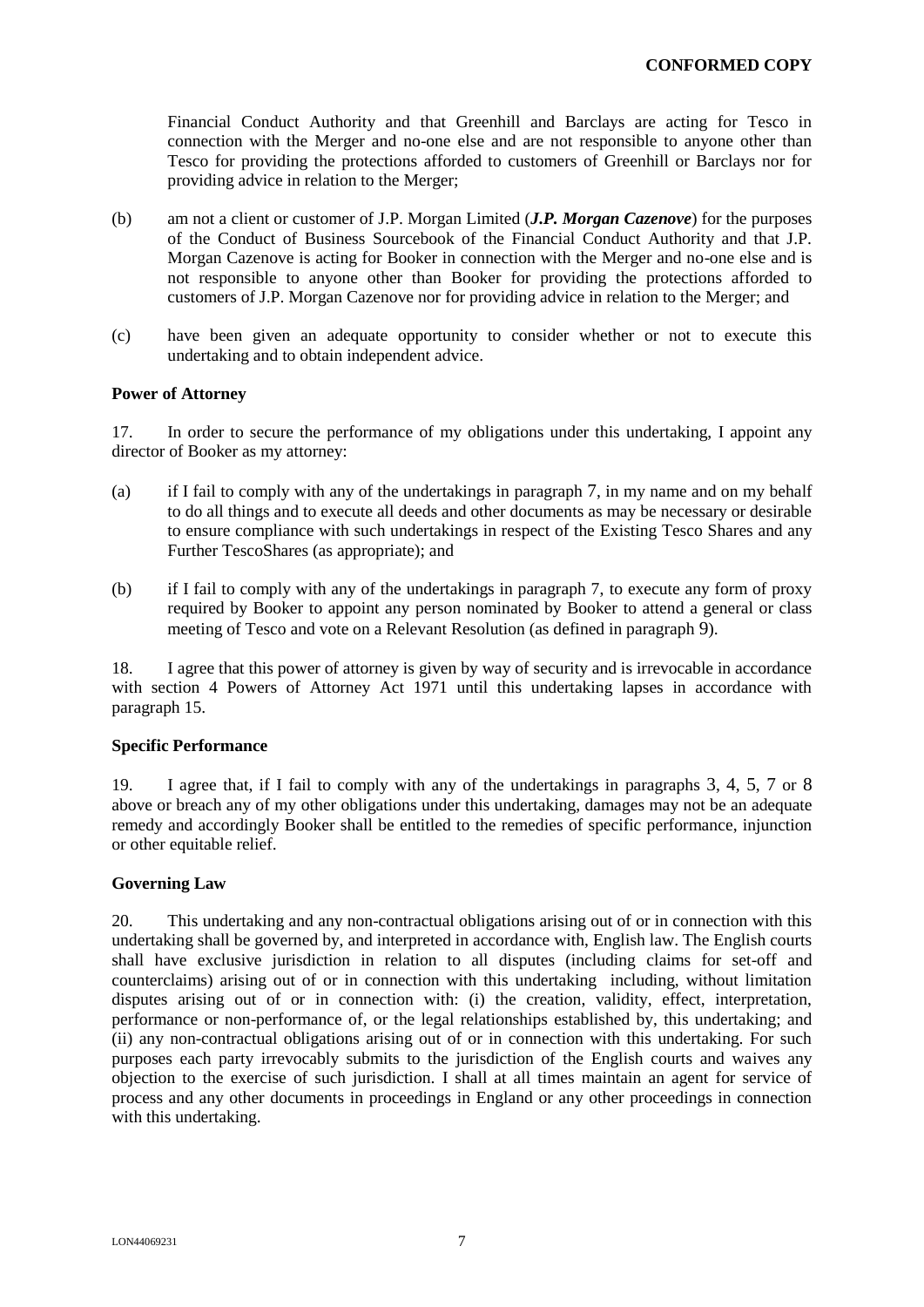## **Schedule 1**

## **Part A – Existing Tesco Shares**

| Name of beneficial owner | <b>No. of American Depositary</b><br><b>Receipts</b> | No. of ordinary shares of 5p<br>in Tesco represented by the<br><b>American Depositary</b><br><b>Receipts</b> |
|--------------------------|------------------------------------------------------|--------------------------------------------------------------------------------------------------------------|
| Deanna Oppenheimer       | 34,500                                               | 103,500                                                                                                      |

# **Part B – Employee Share Plans**

## **A. SAYE**

| Name               | No.<br>$\cdot$ .<br>options<br>0Ī<br>– Ul |
|--------------------|-------------------------------------------|
| Deanna             | $\mathbf{v}$                              |
| <i>Innenheimer</i> | N/A                                       |

## **B. Share Incentive Plan**

| <b>Name</b>                  | $\mathbf{v}$<br>A<br>$\mathbf{N}$ 0.<br>shares<br>0I |
|------------------------------|------------------------------------------------------|
| Deanna<br><b>Oppenheimer</b> | N/A                                                  |

# **C. Nil Cost Options**

| Nomo<br>Name | No.<br>. .<br>options<br>ot |
|--------------|-----------------------------|
| ) ppenheimer | $\mathbf{v}$                |
| Deanna       | N                           |
| <u>vu</u>    | 17 T T                      |